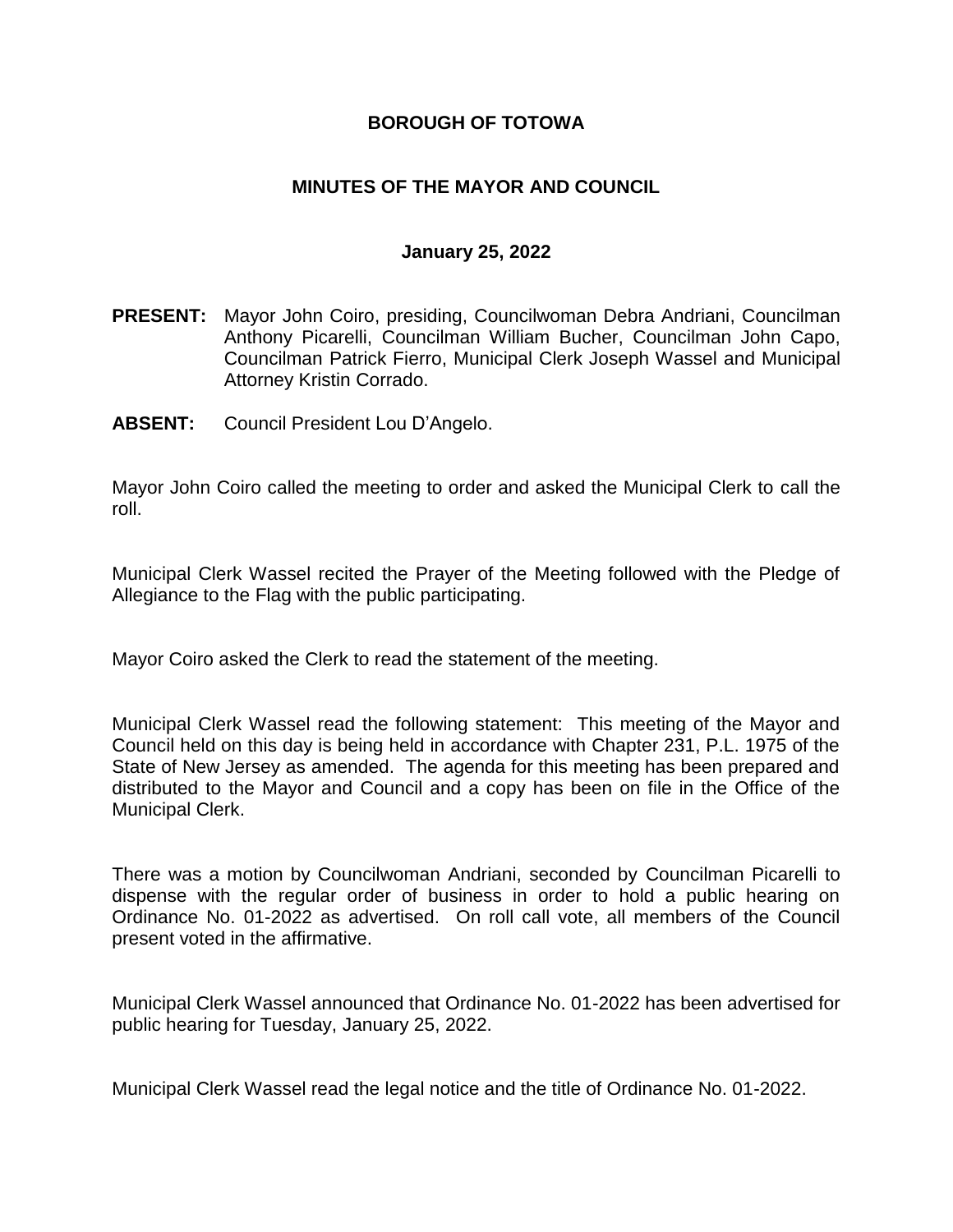There was a motion by Councilwoman Andriani, seconded by Councilman Picarelli to open the public hearing. On roll call vote, all members of the Council present voted in the affirmative.

Mayor Coiro asked if any citizens wished to be heard on Ordinance No. 01-2022.

CITIZENS HEARD:

There were no citizens who wished to be heard.

There was a motion by Councilwoman Andriani, seconded by Councilman Picarelli to close the public hearing. On roll call vote, all members of the Council present voted in the affirmative.

Municipal Clerk Wassel read Ordinance No. 01-2022 by title:

# **ORDINANCE NO. 01-2022**

### **AN ORDINANCE FIXING THE ANNUAL SALARIES AND WAGES OF THE OFFICIALS, EMPLOYEES AND THE APPOINTEES OF THE BOROUGH OF TOTOWA, COUNTY OF PASSAIC, STATE OF NEW JERSEY**

There was a motion by Councilwoman Andriani, seconded by Councilman Picarelli to adopt Ordinance No. 01-2022 on second and final reading. On roll call vote, all members of the Council present voted in the affirmative.

There was a motion by Councilwoman Andriani, seconded by Councilman Picarelli to revert to the regular order of business. On roll call vote, all members of the Council present voted in the affirmative.

Mayor Coiro asked if any members of the Council, the Municipal Clerk or the Municipal Attorney wished to address the Council.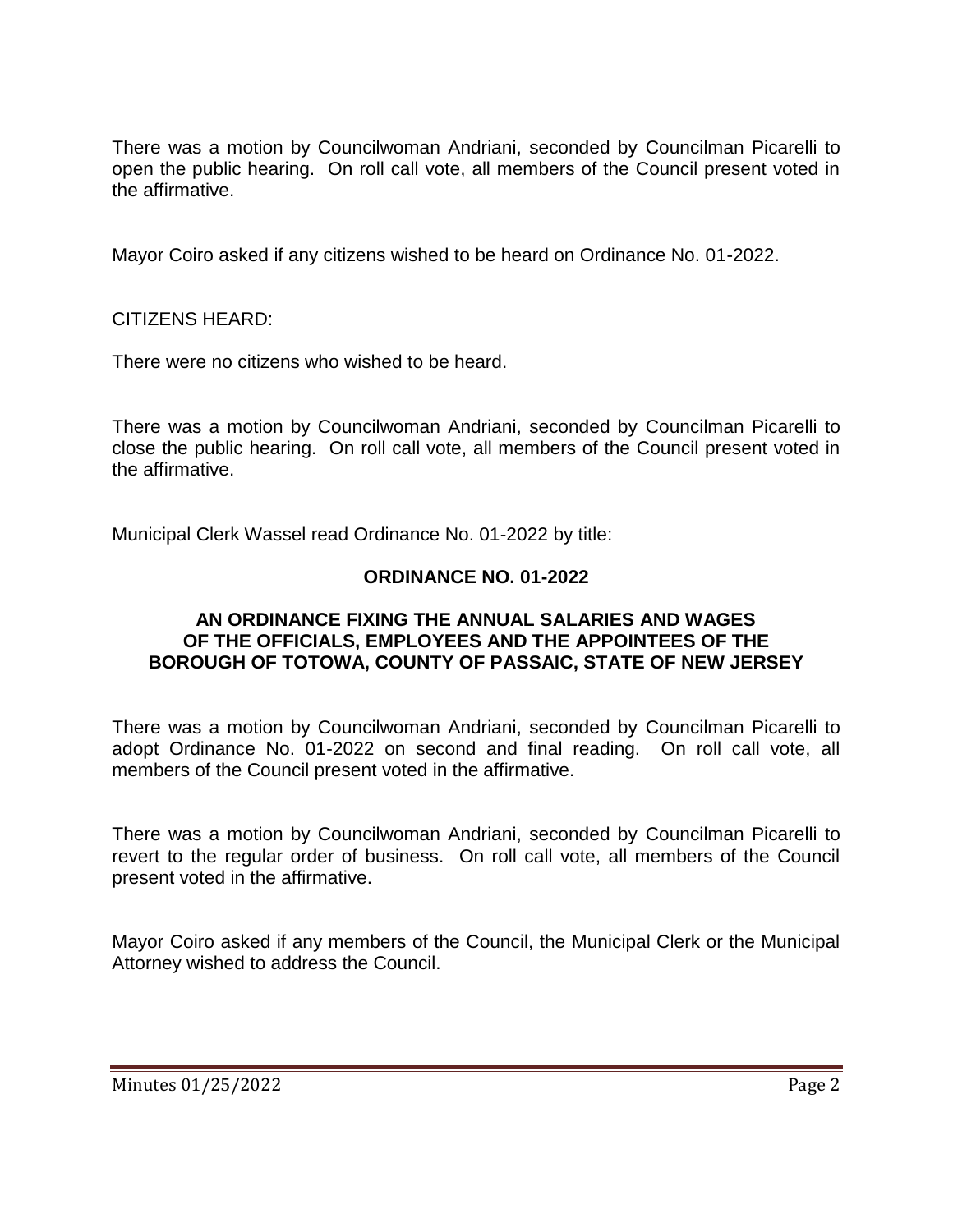Councilwoman Andriani: Announced that the Totowa Blood Drive sponsored by Senator Kristin Corrado and the Mayor and Council will be held on February  $3<sup>rd</sup>$ , from 12:00 to 7:00 p.m. at the Barnyard & Carriage House, with online sign ups only and asked that it be placed on the marquee.

Mayor Coiro: Reported that the Paterson Rotary donated hand sanitizer – 22 pallets – for Totowa, Woodland Park and Little Falls and that he just received another message that they will also be donating N95 masks.

CITIZENS HEARD:

There were no citizens who wished to be heard.

There was a motion by Councilwoman Andriani, seconded by Councilman Picarelli to approve the Minutes of the Mayor and Council for the meeting of January 11, 2022. On roll call vote, all members of the Council present voted in the affirmative.

## COMMITTEE ON FINANCE:

There was a motion by Councilman Picarelli, seconded by Councilman Capo to approve Resolution No. 2022-03 for the payment of bills. On roll call vote, all members of the Council present voted in the affirmative.

There was a motion by Councilman Picarelli, seconded by Councilman Capo to approve payment of the 1<sup>st</sup> Quarter 2022 Budget Allotment to the Borough of Totowa Public Library in the amount of \$235,144. On roll call vote, all members of the Council present voted in the affirmative.

COMMITTEE ON PUBLIC SAFETY:

Upon the recommendation of the Committee, there was a motion by Councilman Capo, seconded by Councilman Bucher that Sergeant Daniel DiBlasio, Sergeant Jamie Titus and Sergeant Jeffery Pasquariello be promoted to the rank of Lieutenant. On roll call vote, all members of the Council present voted in the affirmative.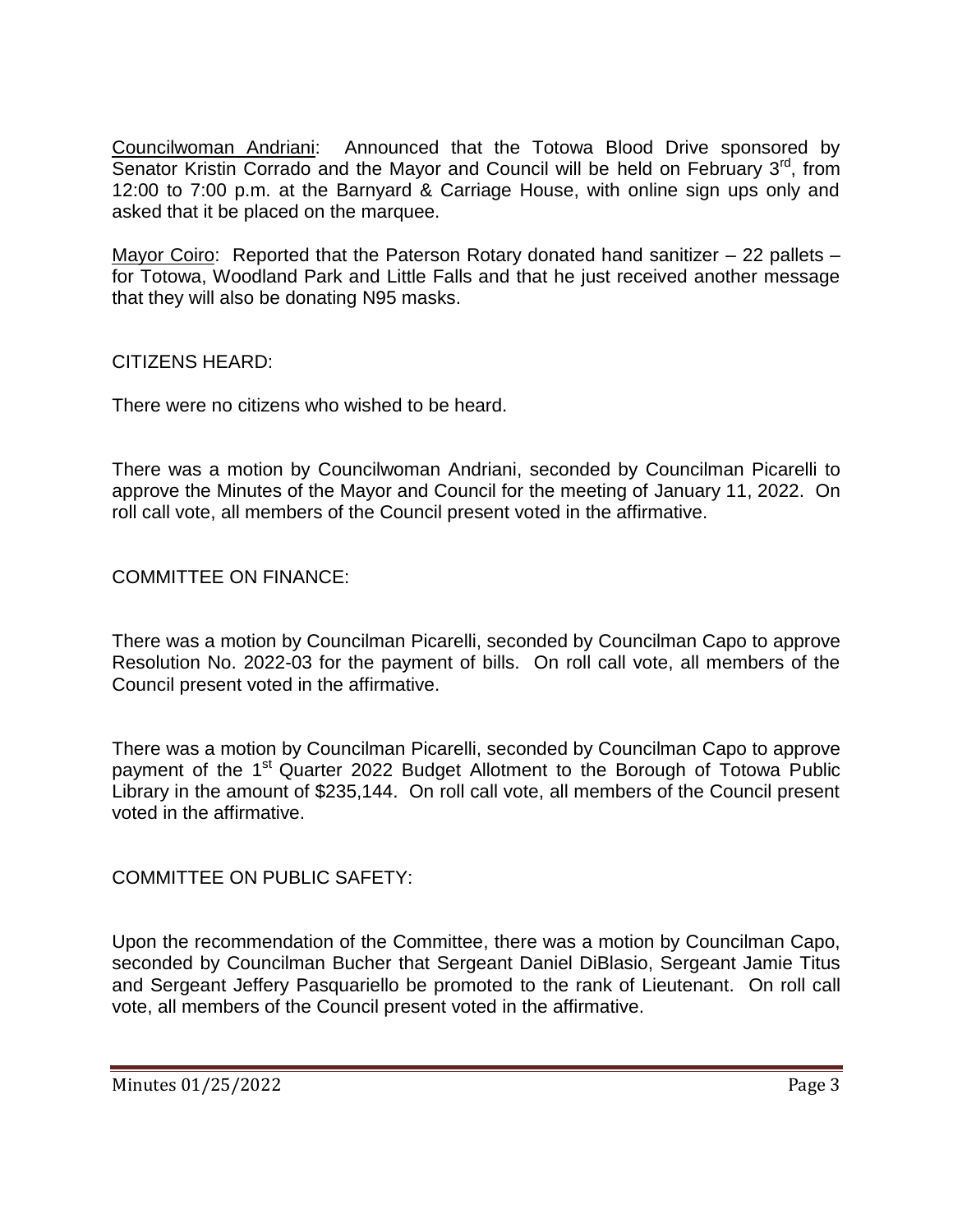# MAYOR'S APPOINTMENT

I, Mayor John Coiro, with the advice and consent of the Council do hereby promote Sergeant Daniel DiBlasio, Sergeant Jamie Titus and Sergeant Jeffery Pasquariello to the rank of Lieutenant in the Borough of Totowa Police Department, effective with their swearing in ceremony on February 8, 2022.

There was a motion by Councilman Capo, seconded by Councilman Bucher to confirm the promotions. On roll call vote, all members of the Council present voted in the affirmative.

There was a motion by Councilman Capo, seconded by Councilman Bucher to approve a grade increase for Patrol Officer Michael DeLuccia from Grade 8 to Grade 7. On roll call vote, all members of the Council present voted in the affirmative.

There was a motion by Councilman Capo, seconded by Councilman Bucher to adopt the following Resolution Authorizing The Purchase And Delivery Of Phase 1 Gear Replacement For The Fire Department. On roll call vote, all members of the Council present voted in the affirmative.

# RESOLUTION NO. 26-2022

## RESOLUTION AUTHORIZING THE PURCHASE AND DELIVERY OF PHASE 1 GEAR REPLACEMENT FOR THE FIRE DEPARTMENT

WHEREAS, the Borough of Totowa Fire Chief has requested the purchase and delivery of new Phase 1 gear for the members of the Borough of Totowa Fire Department; and

WHEREAS, the new gear will replace worn out protective clothing and equipment; and

WHEREAS, the Mayor and Council of the Borough of Totowa have determined that there is a need for this new protective clothing and equipment which will safeguard our volunteer firefighters as they respond to emergency calls; and

WHEREAS, the Mayor and Council of the Borough of Totowa desire to authorize the purchase and delivery of new Phase 1 gear for the Fire Department; and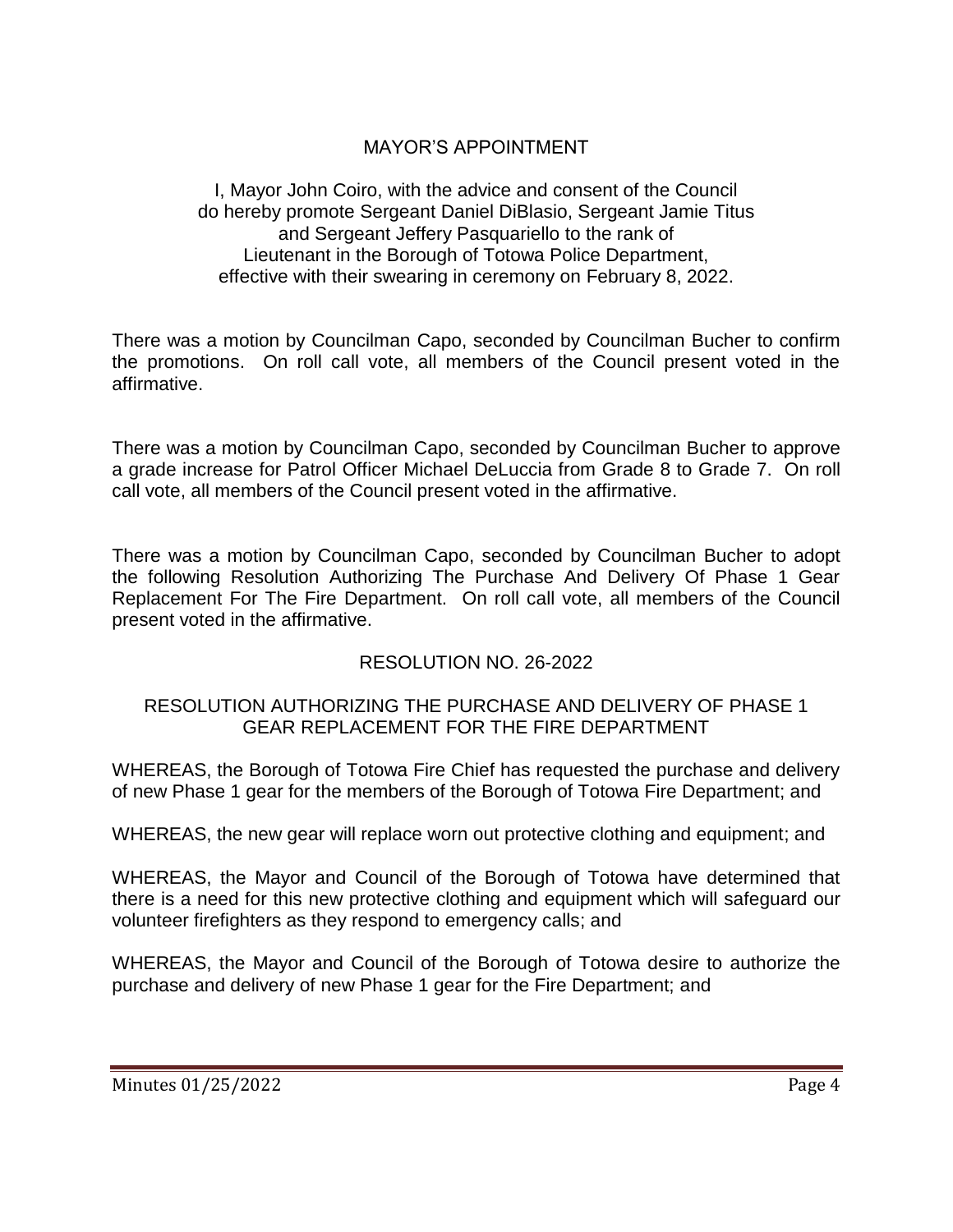WHEREAS, State of New Jersey Contract No. T-0790 has been awarded to New Jersey Fire Equipment Co., 119-31 Route 22 East, Green Brook, New Jersey 08812 for the purchase and delivery of new firefighter protective clothing and gear; and

WHEREAS, pursuant to the applicable New Jersey State laws, the purchase of this equipment may be authorized without public bidding.

NOW, THEREFORE, BE IT RESOLVED, that the Mayor and Council of the Borough of Totowa do hereby authorize the purchase and delivery of new Phase 1 gear for the Fire Department in the amount of \$70,499.00.

BE IT FURTHER RESOLVED, that the Mayor and Municipal Council of the Borough of Totowa do hereby authorize the Municipal Clerk and Fire Chief to execute any and all instruments relating thereto.

COMMITTEE ON PUBLIC WORKS:

Upon the recommendation of DPW Superintendent Jim Niland, there was a motion by Councilman Bucher, seconded by Councilman Fierro to approve a promotion for DPW Laborer William Marmo from Grade 1-A to Equipment Operator. On roll call vote, all members of the Council present voted in the affirmative.

There was a motion by Councilman Bucher, seconded by Councilman Fierro to approve Change Order No. 2 for a net decrease of \$5,780.23 and Payment Estimate No. 3 (Final) in the amount of (\$379.71) from Mike Fitzpatrick & Son, Inc. for the Jefferson Place & Raphael Road Improvements. On roll call vote, all members of the Council present voted in the affirmative.

COMMITTEE ON ENGINEERING & PUBLIC PROPERTY:

A letter was received from the Friends of the Totowa Public Library requesting permission to use the Municipal Parking Lot for a Rummage Sale/Paper Shredding on April 23, 2022 and Town Wide Garage Sale/Paper Shredding on September 24 & 25, 2022. There was a motion by Councilman Capo, seconded by Councilwoman Andriani to grant permission. On roll call vote, all members of the Council present voted in the affirmative.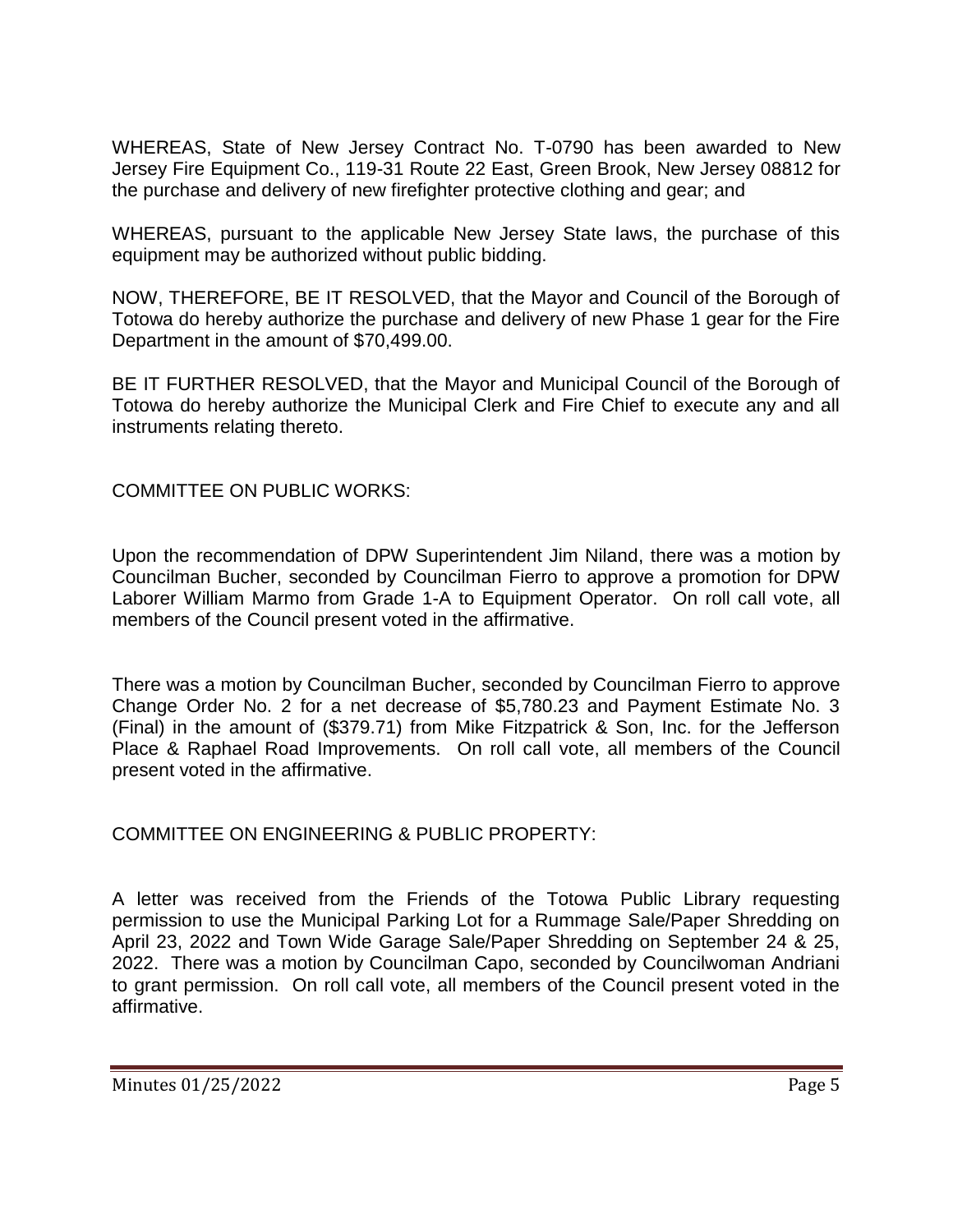# COMMITTEE ON LIAISON & INSPECTION:

Upon the recommendation of the Committee, there was a motion by Councilwoman Andriani, seconded by Councilman Bucher to appoint Daniel Sagan as a Board of Adjustment Commissioner. On roll call vote, all members of the Council present voted in the affirmative.

# MAYOR'S APPOINTMENT

## I, Mayor John Coiro, with the advice and consent of the Council do hereby appoint Daniel Sagan as a Board of Adjustment Commissioner for a term ending December 31, 2025.

There was a motion by Councilwoman Andriani, seconded by Councilman Bucher to confirm the appointment. On roll call vote, all members of the Council present voted in the affirmative.

There was a motion by Councilwoman Andriani, seconded by Councilman Bucher to adopt the following Resolution Authorizing The Borough Of Totowa To Enter Into An Addendum To The Developer's Agreement Between The Borough Of Totowa And Digital Totowa, LLC. On roll call vote, all members of the Council present voted in the affirmative.

# RESOLUTION NO. 27-2022

### RESOLUTION AUTHORIZING THE BOROUGH OF TOTOWA TO ENTER INTO AN ADDENDUM TO THE DEVELOPER'S AGREEMENT BETWEEN THE BOROUGH OF TOTOWA AND DIGITAL TOTOWA, LLC

WHEREAS, Digital Totowa, LLC is the owner of real property commonly known and designated as Block 173, Lot 17 on the official Tax and Assessment Map of the Borough of Totowa and is located at 701 Union Boulevard in the I-3 Restricted Industry District; and

WHEREAS, Digital Totowa, LLC had filed an application for development with the Borough of Totowa Planning Board for preliminary and final site plan approval for the 701 Union Boulevard property; and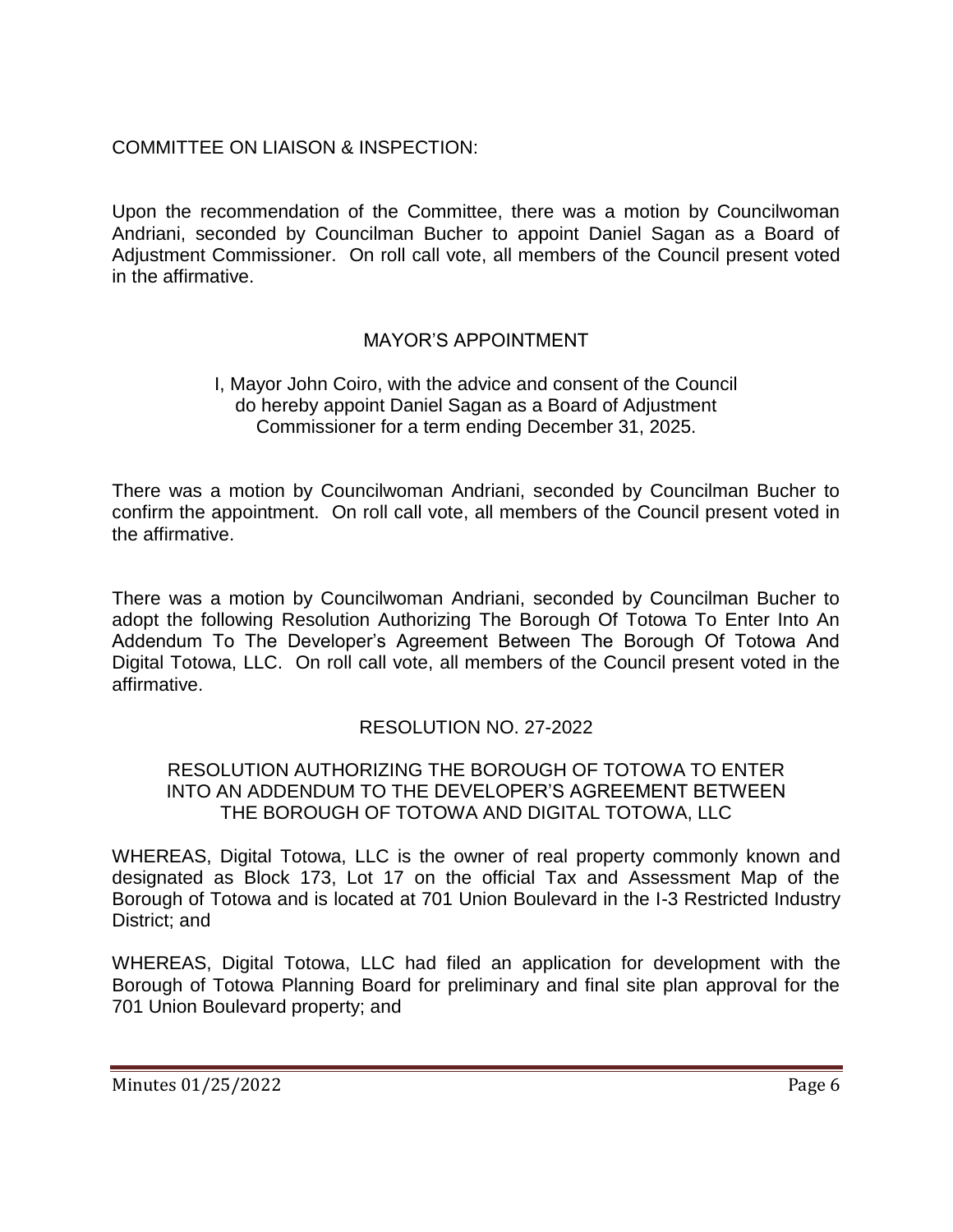WHEREAS, the Borough of Totowa Planning Board at its public meetings held on April 11, 2013, April 25, 2013 and May 9, 2013 granted preliminary and final site plan approval for the application filed by Totowa Digital, LLC for the 701 Union Boulevard property, subject to certain conditions and restrictions; and

WHEREAS, Digital Totowa, LLC received approval to permit the construction of two data center buildings on the site inclusive of a substation with two electrical feeds in order to provide power to the proposed buildings on the site; and

WHEREAS, by Resolution No. 65-2013 dated May 14, 2013, the Mayor and Council of the Borough of Totowa authorized the Municipal Attorney of the Borough of Totowa to prepare the Developer's Agreement with Digital Totowa, LLC; and

WHEREAS, by Resolution N0. 76-2013 dated June 25, 2013, the Mayor and Council of the Borough of Totowa authorized the Borough of Totowa to enter into the Developer's Agreement; and

WHEREAS, Digital Totowa, LLC has now sought approval for modifications to one of the buildings on the site which is also referred to as Building B; and

WHEREAS, the Borough of Totowa Zoning Board at its public meetings held on November 4, 2020 and November 19, 2021 granted preliminary and final site plan approval for Building B; and

WHEREAS, one of the conditions of the approval granted by the Borough of Totowa Zoning Board was the requirement that Totowa Digital, LLC enter into an Addendum to the original Developer's Agreement with the Borough of Totowa.

WHEREAS, by Resolution No. 125-2021 dated December 14, 2021, the Mayor and Council of the Borough of Totowa authorized the Municipal Attorney to prepare an Addendum to the Developer's Agreement between the Borough of Totowa and Digital Totowa, LLC.

NOW, THEREFORE, BE IT RESOLVED, that the Mayor and Council of the Borough of Totowa do hereby authorize the Addendum to the Developer's Agreement between the Borough of Totowa to enter into a with Digital Totowa, LLC.

BE IT FURTHER RESOLVED, that the Municipal Council of the Borough of Totowa does hereby authorize the Mayor and Municipal Clerk to execute any and all necessary instruments relating thereto.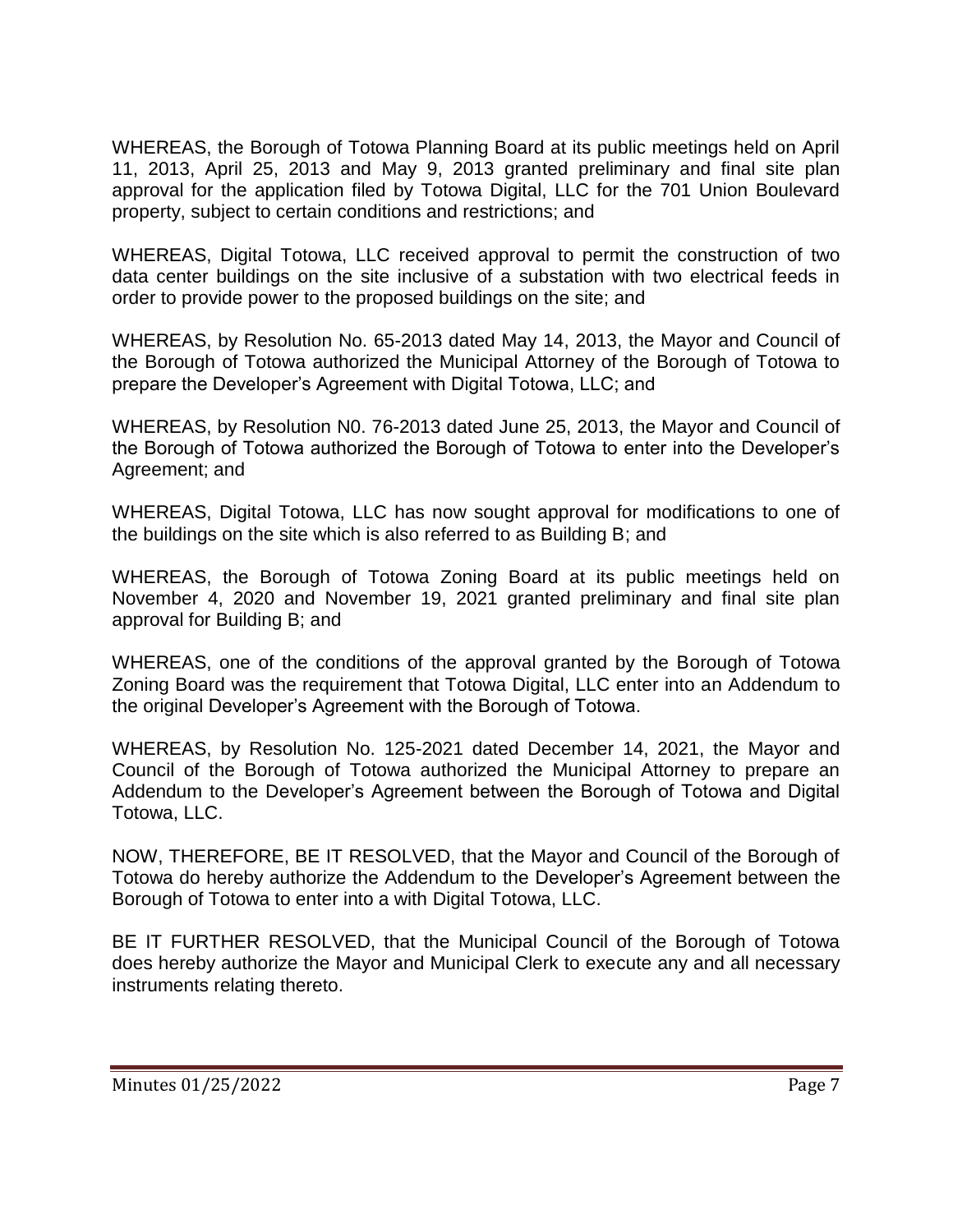There was a motion by Councilwoman Andriani, seconded by Councilman Bucher to adopt the following Resolution Authorizing The Municipal Attorney To Prepare A Developer's Agreement Between The Borough Of Totowa And Manzo Doren Organization Of Totowa, LLC, A/K/A Manzo-Doren Organization Of Totowa, LLC. On roll call vote, all members of the Council present voted in the affirmative.

## RESOLUTION NO. 28-2022

#### RESOLUTION AUTHORIZING THE MUNICIPAL ATTORNEY TO PREPARE A DEVELOPER'S AGREEMENT BETWEEN THE BOROUGH OF TOTOWA AND MANZO DOREN ORGANIZATION OF TOTOWA, LLC, A/K/A MANZO-DOREN ORGANIZATION OF TOTOWA, LLC

WHEREAS, Manzo Doren Organization of Totowa, LLC, a/k/a Manzo-Doren Organization of Totowa, LLC (hereinafter "Manzo-Doren Organization") is the owner of real property set forth and designated as Block 171, Lots 2.01, 19, 20, 21 and 22 on the official Tax and Assessment Map of the Borough of Totowa and commonly known as 809-813 North Riverview Drive and 423, 429 and 441 Minnisink Road, Totowa, New Jersey 07512; and

WHEREAS, the property is approximately 2.72 acres in area and is located in the B-2 Local Business Zone District; and

WHEREAS, the Manzo-Doren Organization filed an application with the Borough of Totowa Zoning Board of Adjustment for various land use approvals, preliminary major subdivision approval, preliminary major site plan approval, final major subdivision approval and final major site plan approval for the North Riverview Drive/Minnisink Road property; and

WHEREAS, the Borough of Totowa Zoning Board of Adjustment at its public meetings held on September 23, 2020, October 21, 2020 and November 19, 2020 granted the preliminary and final site plan approval for the application filed by Manzo-Doren Organization for the North Riverview Drive/Minnisink Road property, subject to certain conditions and restrictions; and

WHEREAS, the Borough of Totowa Zoning Board of Adjustment approved the application on November 19, 2020 and memorialized its decision in a Resolution adopted by the Zoning Board on March 10,2021; and

WHEREAS, one of the conditions of the approval granted by the Borough of Totowa Zoning Board of Adjustment was the requirement that the Manzo-Doren Organization enter into a Developer's Agreement with the Borough of Totowa; and